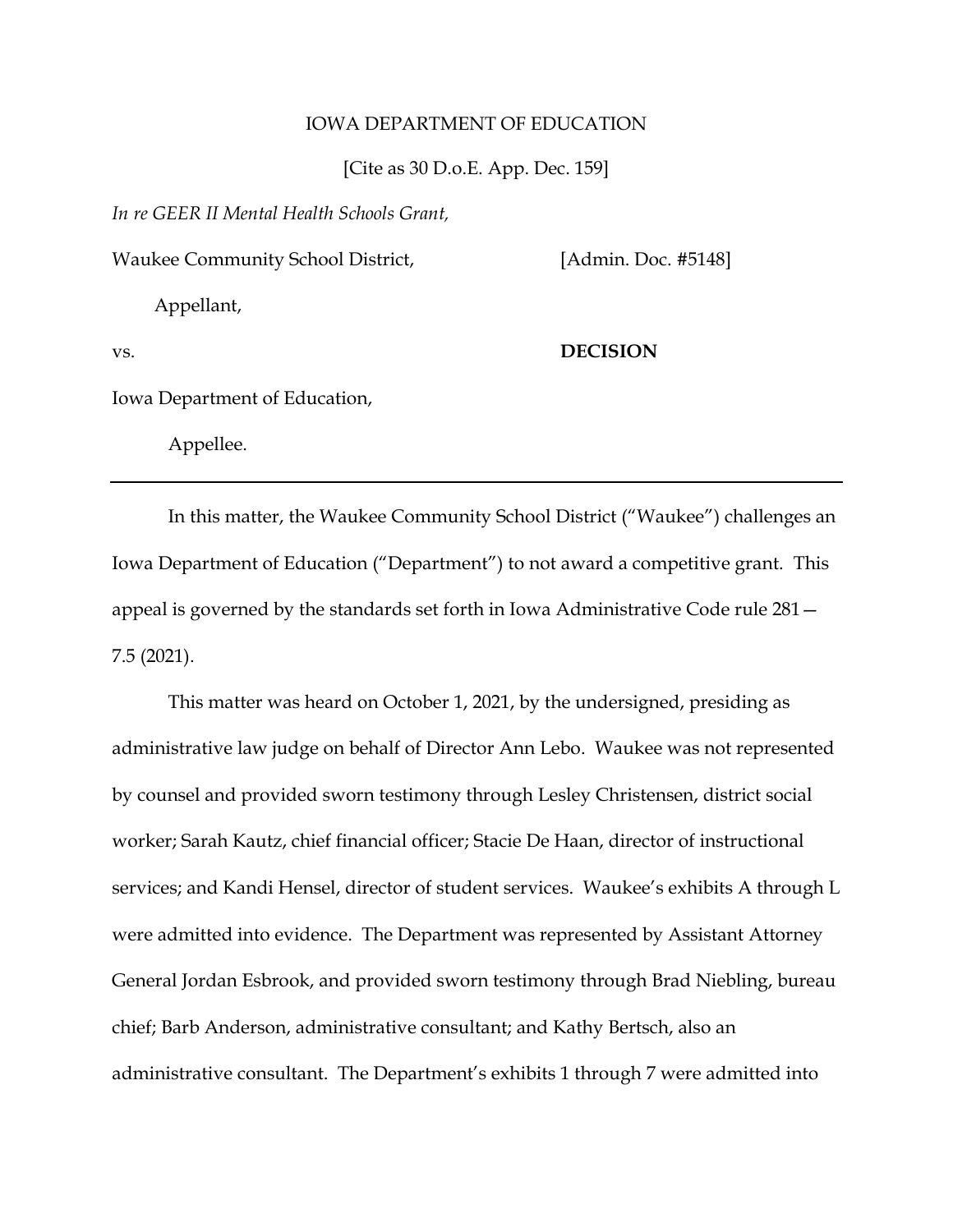evidence. After considering the evidence in light of the governing law, Waukee's challenge is rejected and the Department's decision is AFFIRMED.

$$
Rule\ 281-7.5
$$

An appeal of a denial of a competitive grant

must be based on a contention that the process was conducted outside of statutory authority; violated state or federal law, policy, or rule; did not provide adequate public notice; was altered without adequate public notice; or involved conflict of interest by staff or committee members.

Iowa Admin. Code r. 281—7.5. These grounds are narrow, by design. An appeal under rule 281—7.5 is not a vehicle to challenge the policy objectives of the competitive grant or the discretionary choices made in the development of the grant application or scoring criteria. It is also not a vehicle to get a "do over" for unsuccessful grant applicants. Additionally, any allegation must be proven. The burden of production and persuasion in on Waukee. *See Wonder Life Co. v. Liddy*, 207 N.W.2d 27, 31 (Iowa 1973) (holding, "in administrative proceedings, as well as in court proceedings, the burden of proof, apart from statute, is on the party asserting the affirmative of an issue"); *Boys and Girls Club of the Cedar Valley*, 27 D.o.E. App. Dec. 805, 808 (2016) ("Furthermore, BGCCV provided no evidence to the contrary.").

## *Findings of Fact*

The Governor's Emergency Education Relief fund (GEER-II) is a component of the Coronavirus Response and Relief Supplemental Appropriations Act (CRRSA), Pub. L. 116-260 (Exhibit 1). GEER-II provides significant discretion to Governors to award funds to school districts or institutes of higher education "most significantly impacted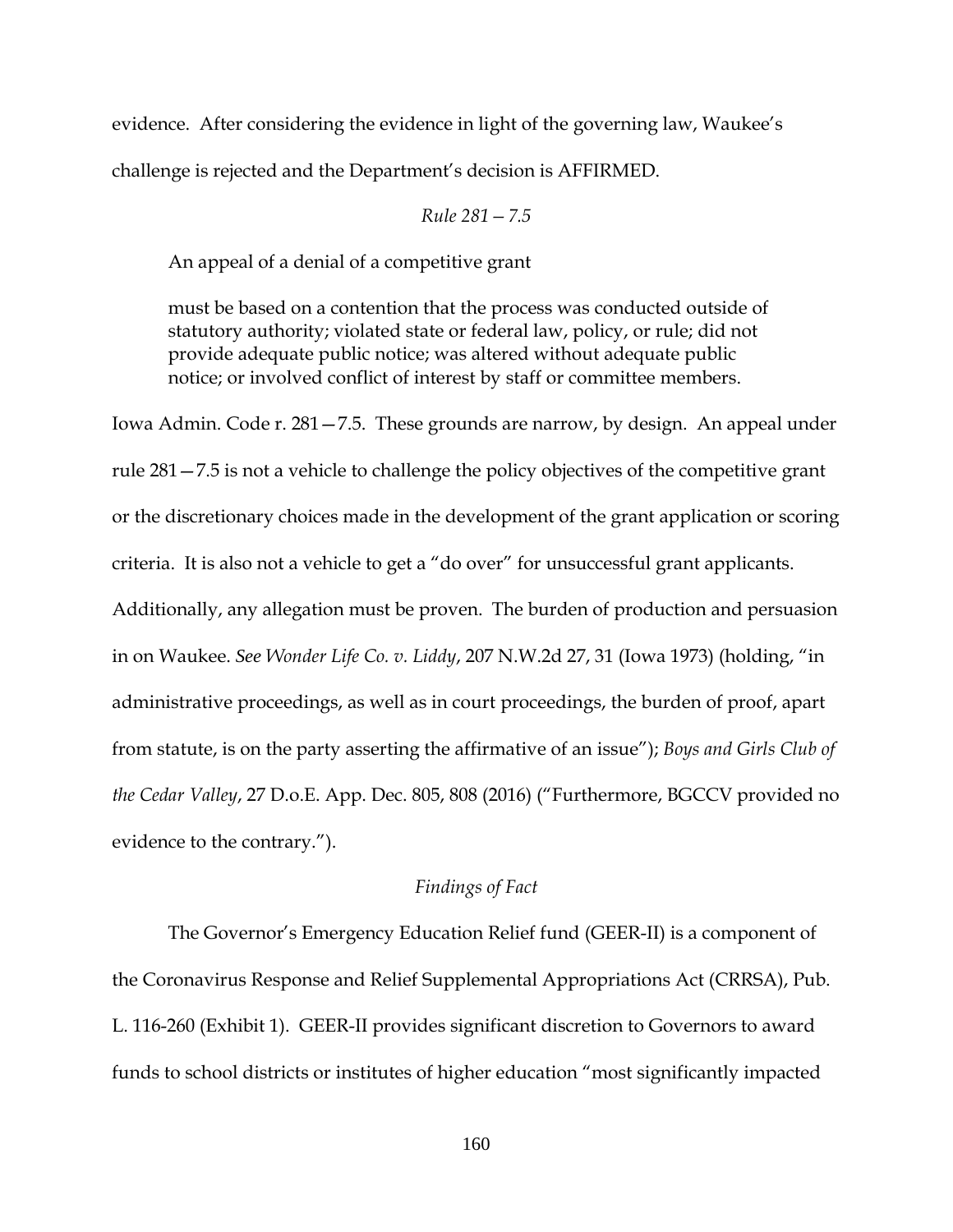by coronavirus," or to school districts, institutes of higher education, or "other education-related entities that the Governor 'deems essential' for carrying out emergency educational services, providing child care and early childhood education, providing social and emotional support, and protecting education-related jobs" (Exhibit 2, item A-3). Within that broad statutory charge, each Governor has "wide discretion" in choosing which entities to fund (Exhibit 2, item A-5) and criteria for awarding subgrants (Exhibit 2, item A-14). Nothing in the federal grant award or supporting documents requires or prohibits any specific formula for the distribution of funds.

Governor Reynolds determined that \$8.6 million would be used for mental health supports, including services to students, mental health first aid, and suicide prevention (Exhibit A). The funds were to be allocated across seven district sizes (Exhibit A). Waukee was in the largest district size (Exhibit A), with a recommended budget amount of \$650,000. The grant application instructions stated: "Districts should work to stay within the budget allowances based on their district size and scope of their proposal but may submit a proposal that goes over the allowance if they include an explanation of need" (Exhibit A). Each grant was assessed at two "Gates": first, whether the district provided "evidence of unique student and family mental health need(s) as a function of COVID-19" and second, whether the district's "goals align to the COVID-19 related need(s) and have measurable impact" (Exhibit A). Gate 1 aligned with the GEER-II requirement to support districts "most significantly impacted by coronavirus." If a district did not make it through Gate 1, its application was not evaluated further (Exhibit 4). If a district made it through Gate 1, its application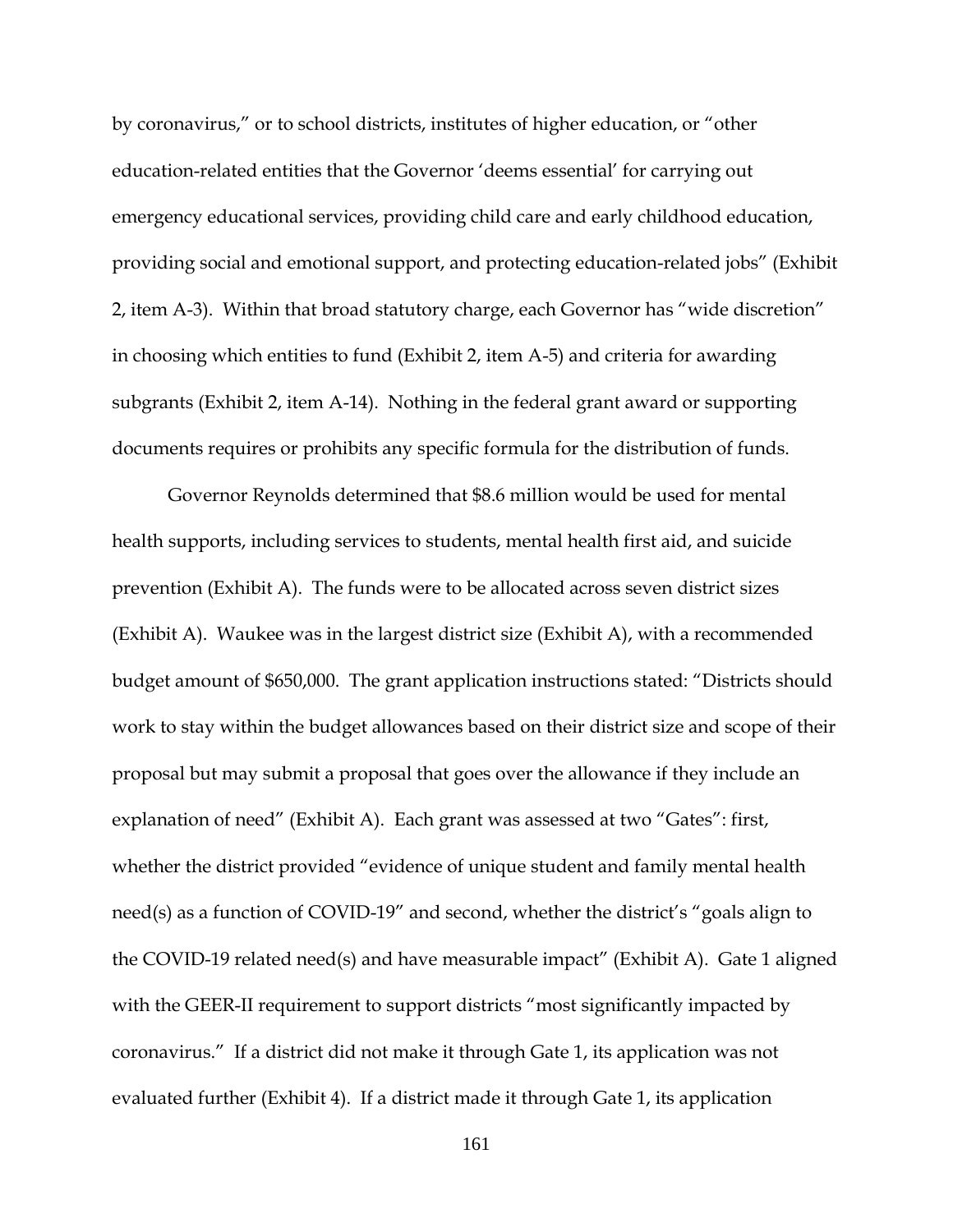proceeded to Gate 2, where it was scored by two trained reviewers against a rubric evaluating the application's "goals and impact," "action plan," and "budget proposal" (Exhibit 5). If the district made it through Gate 1, its scores for Gates 1 and 2 were added together for the district's final score.

Each district submitted its grant application through one of the Department's web-based computer applications. Some fields were character-limited. Those character limits applied to all applicants. The timeline required to submit the application was tight, from announcement on April 30, 2021 (Exhibit A) to a due date of May 30, 2021 (Exhibit C).

Waukee is a large and rapidly growing school district (Kautz testimony). With its growth comes additional student and family needs (*See, e.g.*, Christensen testimony, Hensel testimony, Exhibit H). Based on census data, Waukee is, when compared to other school districts of similar size, relatively affluent. For that reason, it does not receive as much as similarly sized districts under the Elementary and Secondary Education Act of 1965 ("ESEA"), as amended, allocations under which are based in significant part on student poverty, or under the various allocations of funds under the Elementary and Secondary School Emergency Relief Fund ("ESSER"), which are based in significant part on ESEA allocations (Exhibit D). Some of the funds available under ESEA and ESSER are available to provide mental health services to students, as well as funds available under other sources, such as mental health regions (De Haan testimony, Exhibit E, Exhibit F, Exhibit K, Exhibit L).

162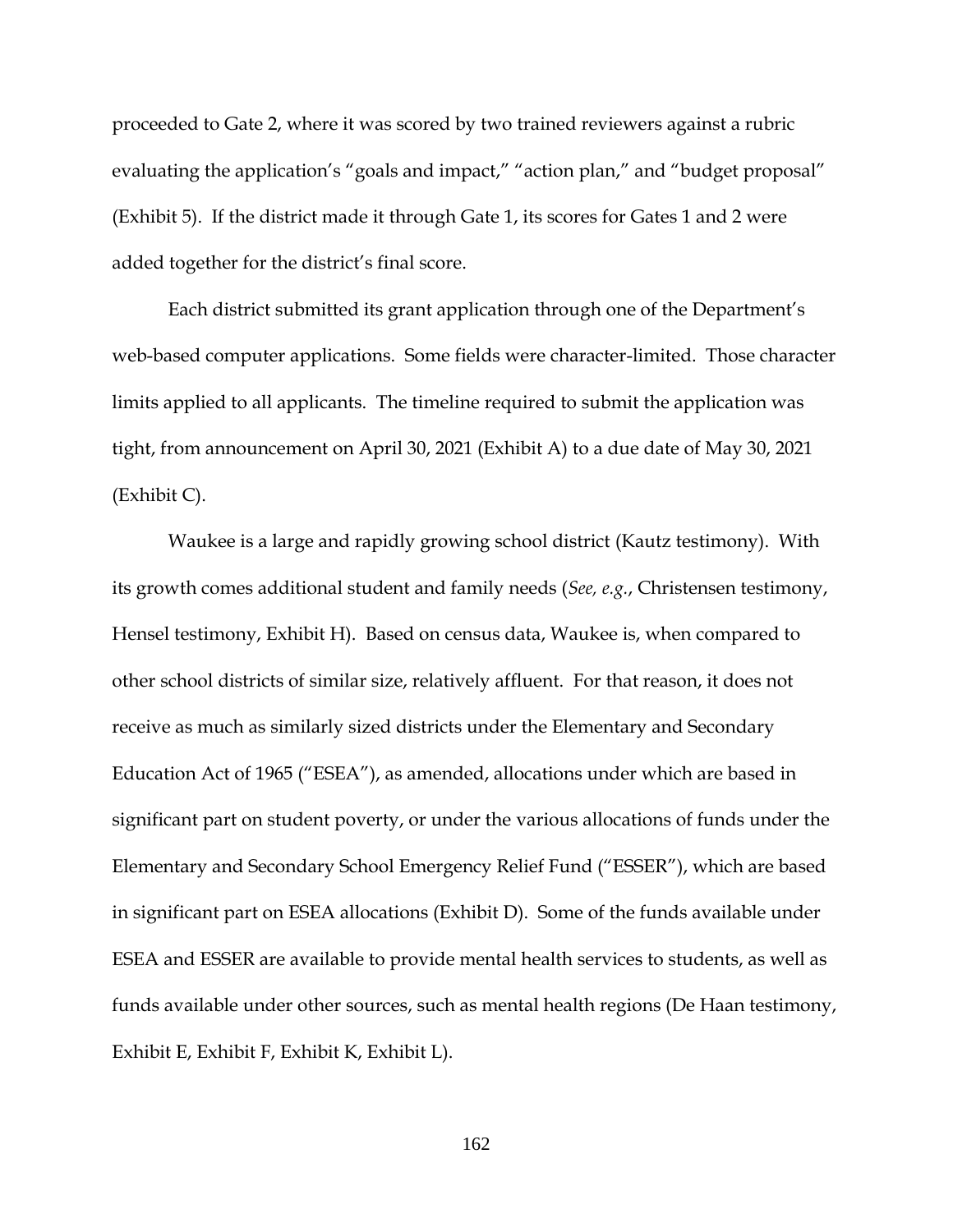Waukee's application made it through Gate 1, with a score of 9.38 out of ten (Exhibit 6). At Gate 2, Waukee's application scored well on "goals and impact" and "action plan" (Anderson testimony) but scored low on "budget proposal," receiving only ten of fifteen possible points from each reviewer (Exhibit 7). The reviewers remarked that Waukee's budget "far exceeds recommended budget for district size" (Exhibit 7). No other district in the relevant size category had an average budget score that low. Each of the two reviewers had Waukee ranked sixth of seven districts in the relevant size category (Exhibit 6).

Waukee's application was not funded.

Shortly after this grant application closed, the Department and the University of Iowa College of Education announced the creation of the Iowa Center for School Mental Health (Exhibit J). The Center would provide "professional development resources and services to support mental health needs in schools and conduct research on the effective delivery of these services to students" (Exhibit J). The Center received some funding from the Department's ESSER set-aside for statewide projects. One of the Size 7 districts that was awarded a grant was the Iowa City Community School District (Exhibit 6), the school district in which the University of Iowa College of Education is located. Iowa City did not list the University as a collaborative partner in its application (Bertsch testimony) and there was no connection between this grant opportunity and the Center (Bertsch testimony).

This appeal timely followed (Exhibit C).

163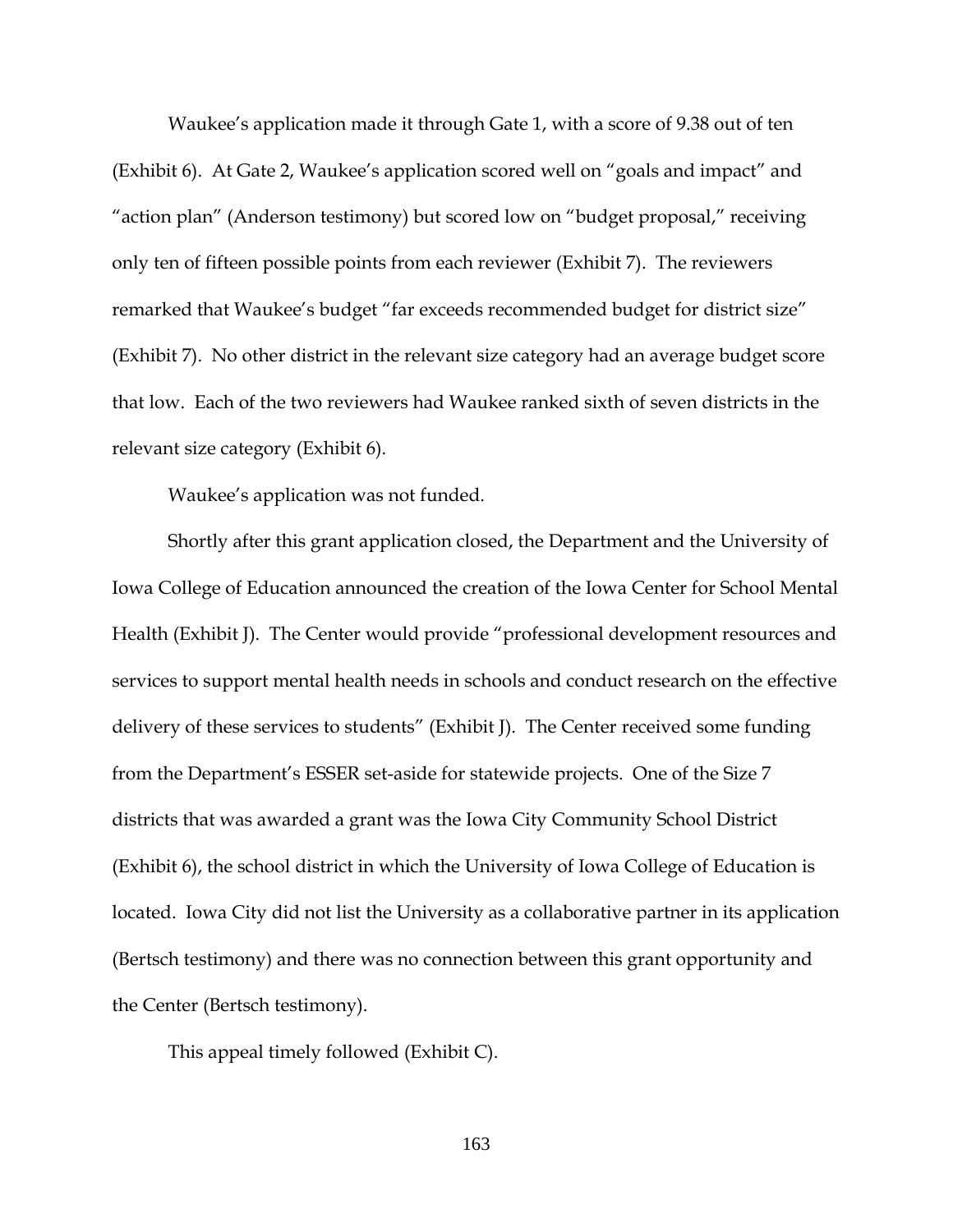#### *Conclusions of Law*

Waukee's notice of appeal raised several points, which may be grouped for convenience of discussion as follows: violation of state or federal law or policy by failing to take available ESSER and ESEA funds when scoring this application, altering the grant without public notice by failing to take available ESSER and ESEA funds into account, and a conflict of interest due to funding the school district in which the Iowa Center for School Mental Health is located. These will be dealt with in turn.

*Failure to Follow State or Federal Law or Policy*. Waukee alleges the law was violated when the Department did not account for other funding sources available to districts when determining how to award these grants, such as ESEA funds, ESSER funds, and state law "modified allowable growth" for dropout prevention efforts. This contention is simply addressed. No federal law requires the type of scrutiny that Waukee seeks. Nothing in CRRSA, the grant award notification (Exhibit 1), or the relevant federal guidance (Exhibit 2) would require the Department to consider other available funds. Governor Reynolds had wide latitude in determining how these grants were to be awarded, which she and the Department exercised. With such broad discretion to address the mental health needs, there is no violation of state or federal law.

While Waukee suggested that it might have been "best practice" to consider other funds (Cross Examination of Bertsch), "best practice" is not the standard under rule 7.5. Falling far short of that rule's exacting standard, this objection must be overruled.

164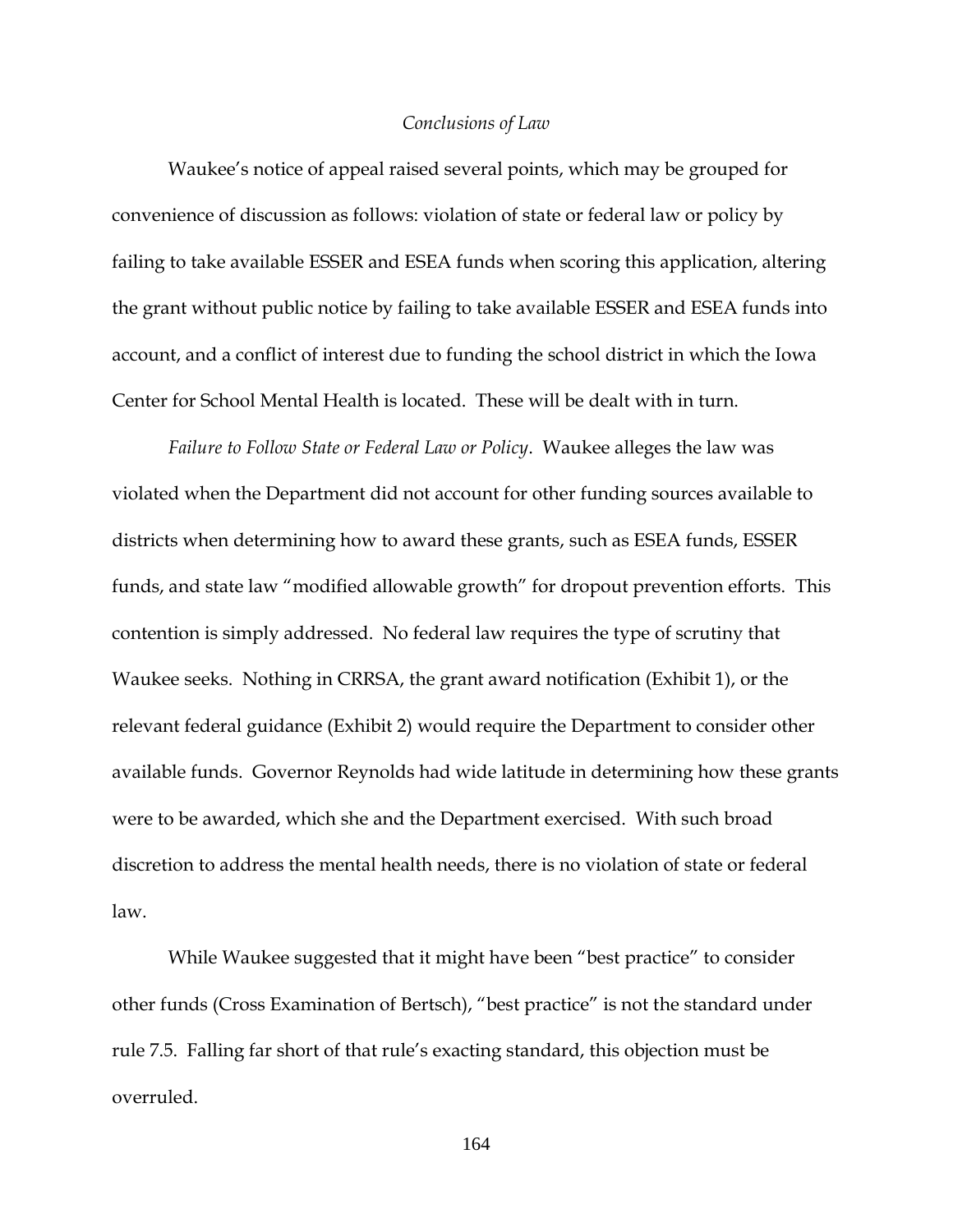*Alteration without Public Notice.* Taking a different approach to the same general argument, Waukee asserts the application was altered without public notice because any consideration of other available funds was removed. This approach fairs no better.

This argument fails for one basic reason: the initial grant application and instructions never stated the Department would consider other available funds (Exhibit A). In fact, to do otherwise would be a true alteration of the application without public notice. Iowa Admin. Code r. 281—7.5.

This objection must be overruled.

*Conflict of Interest.* The assertion that there was somehow a conflict of interest due to the separate establishment of the Iowa Center for School Mental Health has no basis in law or fact. Rather, it is based solely on mere "suspicion, surmise, conjecture, or speculation." *Matter of Will of Pritchard*, 443 N.W.2d 95, 98 (Iowa Ct. App. 1989). "A conflict of interest does not exist merely because an unsuccessful applicant is dissatisfied with a score." *Cedar Rapids Cmty. Sch. Dist.*, 29 D.o.E. App. Dec. 307, 310 (2020).

Department witnesses testified credibly that there is no connection between this grant and the Center (Bertsch testimony). Waukee offered no evidence to the contrary. In fact, Waukee's notice of appeal reflects the mere speculation underlying this objection: "Conflict of interest by staff or committee members *may* have occurred…" (Exhibit C, emphasis added). This mere speculation does not meet the high bar for relief under rule 7.5.

This objection must be overruled.